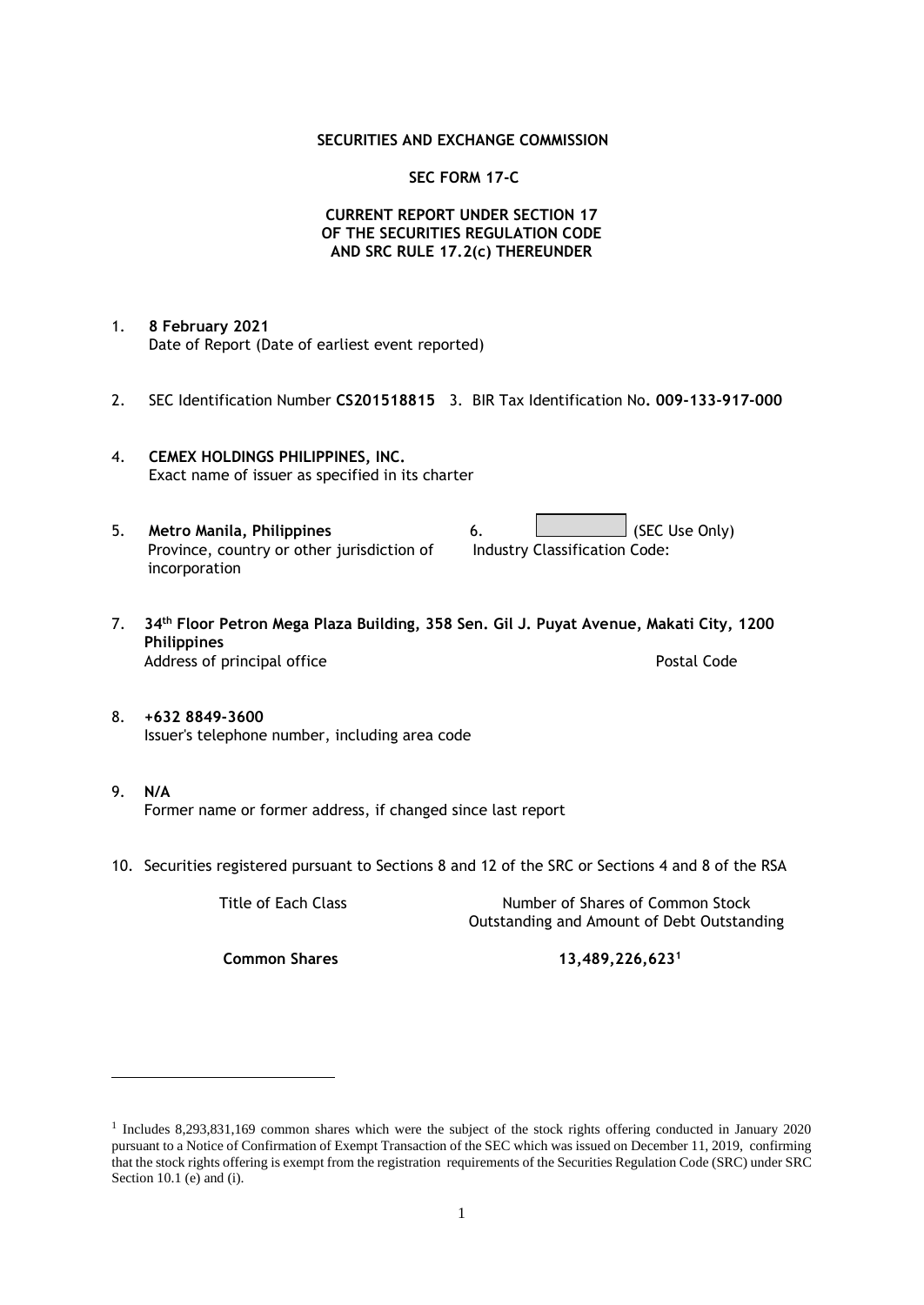11. Indicate the item numbers reported herein: **Item 9 - Other Events**

**CEMEX HOLDING PHILIPPINES, INC. ("CHP") reports on the use of proceeds realized from the Stock Rights Offering (SRO) of 8,293,831,169 common shares of CHP that was conducted in**  Based on the Offer Price of £1.54 per share, the total proceeds from the SRO **amounted to P12,772,500,000.26.** 

**The following costs and expenses were disbursed/charged today against the SRO proceeds:**

| USE OF PROCEEDS/PURPOSE                                                                     | <b>AMOUNT (in)</b><br>Pesos) |
|---------------------------------------------------------------------------------------------|------------------------------|
| Costs and expenses associated with the SOLID Cement plant<br>expansion project <sup>1</sup> | 23,468,185,46                |

<sup>1</sup>*Funded through advances made by CHP to Solid Cement Corporation ("SOLID") under the Revolving Master Loan Facility Agreement dated 3 March 2020 entered into between CHP, as lender, and SOLID, as borrower*

## **SIGNATURES**

Pursuant to the requirements of the Securities Regulation Code, the issuer has duly caused this report to be signed on its behalf by the undersigned hereunto duly authorized.

**CEMEX HOLDINGS PHILIPPINES, INC. 8 February 2021 Issuer Date** 

 **Jannette Virata Sevilla Compliance Officer**